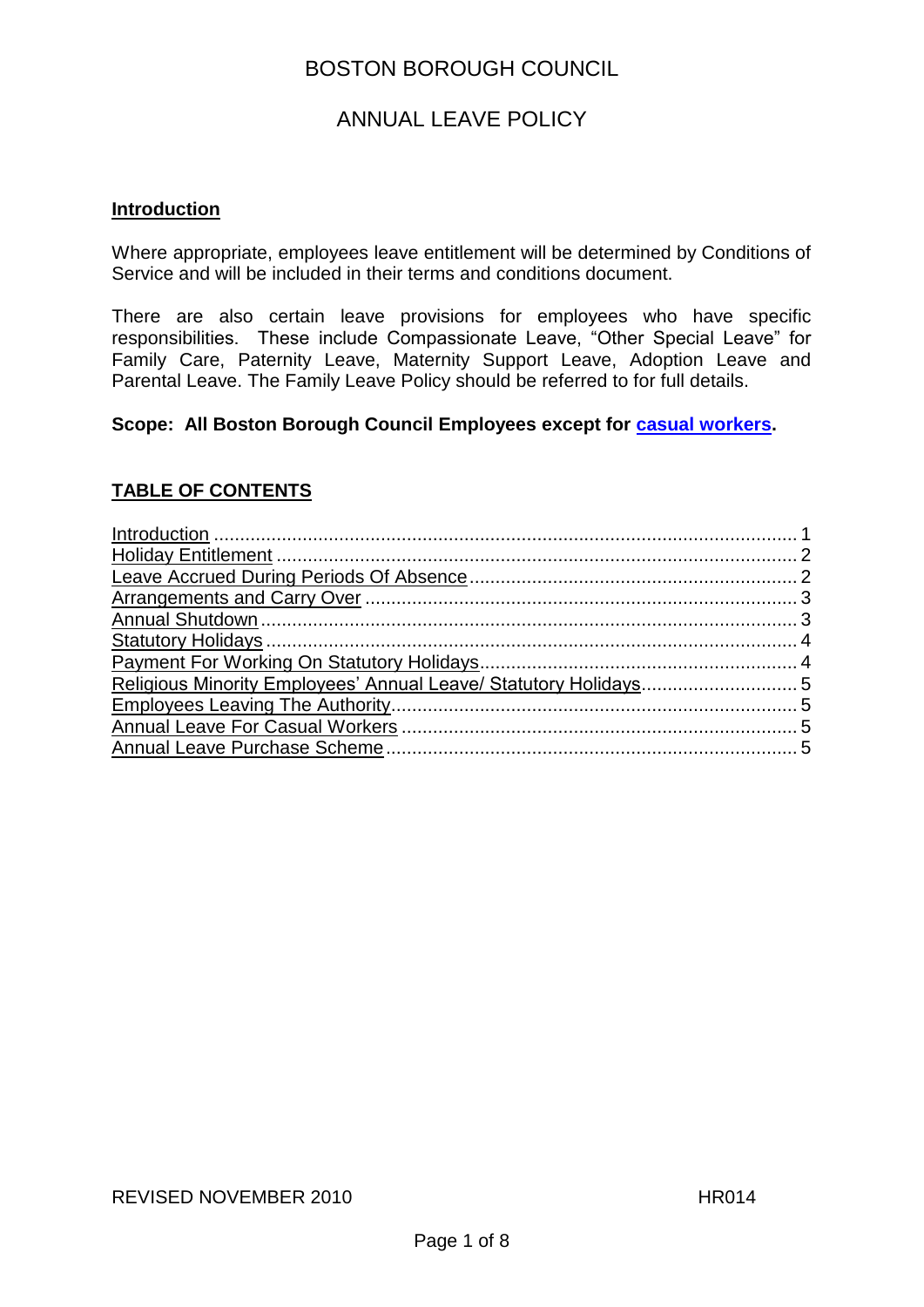### ANNUAL LEAVE POLICY

#### **Holiday Entitlement**

Local agreement

For staff working 37 hours per week, the minimum annual leave entitlement is 28 days per year rising 1 day per year to a maximum of 30 days after 2 years service.

Your annual leave year starts from the date you join, unless you joined the Council prior to 2001 where your leave entitlement will commence in April every year. Should you have any queries about when your leave year starts please ask your line manager or the People Services team.

### **Additional Annual Leave**

An additional day is awarded to be retained for use for any annual shutdown usually at Christmas/New Year. For those employees not shutting down this will be added to their entitlement to be taken at another time.

Where the Council decides not to shut down the awarding of this day may be reviewed. Employees not signing up voluntarily to the changes in terms and conditions in January 2014 will not be awarded this additional day and will retain a leave entitlement of between 28 and 30 days depending on their service. Employees appointed after 14th January 2014 will have a leave entitlement of between 29-31 days for full time employees.

For part time staff, annual leave entitlement is calculated pro rata to the number of hours worked e.g. entitlement for a part time member of staff working 20 hours per week would be 112 hours per annum worked out as follows:

(28 days / 37 hours) (x 20 hours ) x 7.4 hours = 112 hours

To calculate your entitlement please use the annual leave ready reckoner on the V drive which is an excel spreadsheet.

For staff working 37 hours per week over more than 5 days per week a maximum entitlement of 30 days or 222 hours will apply.

### **Leave Accrued During Periods Of Absence**

During periods of absence such as long term illness, Ordinary Maternity Leave and Additional Maternity Leave staff will continue to accrue annual leave and their entitlement to paid annual leave will continue. The employee needs to submit a request for the leave i.e. give notice as they would have had they actually been working in order to receive payment for this period.

However if a worker does not exercise the right to take annual leave within the current leave year then their statutory entitlement to paid leave will normally be lost.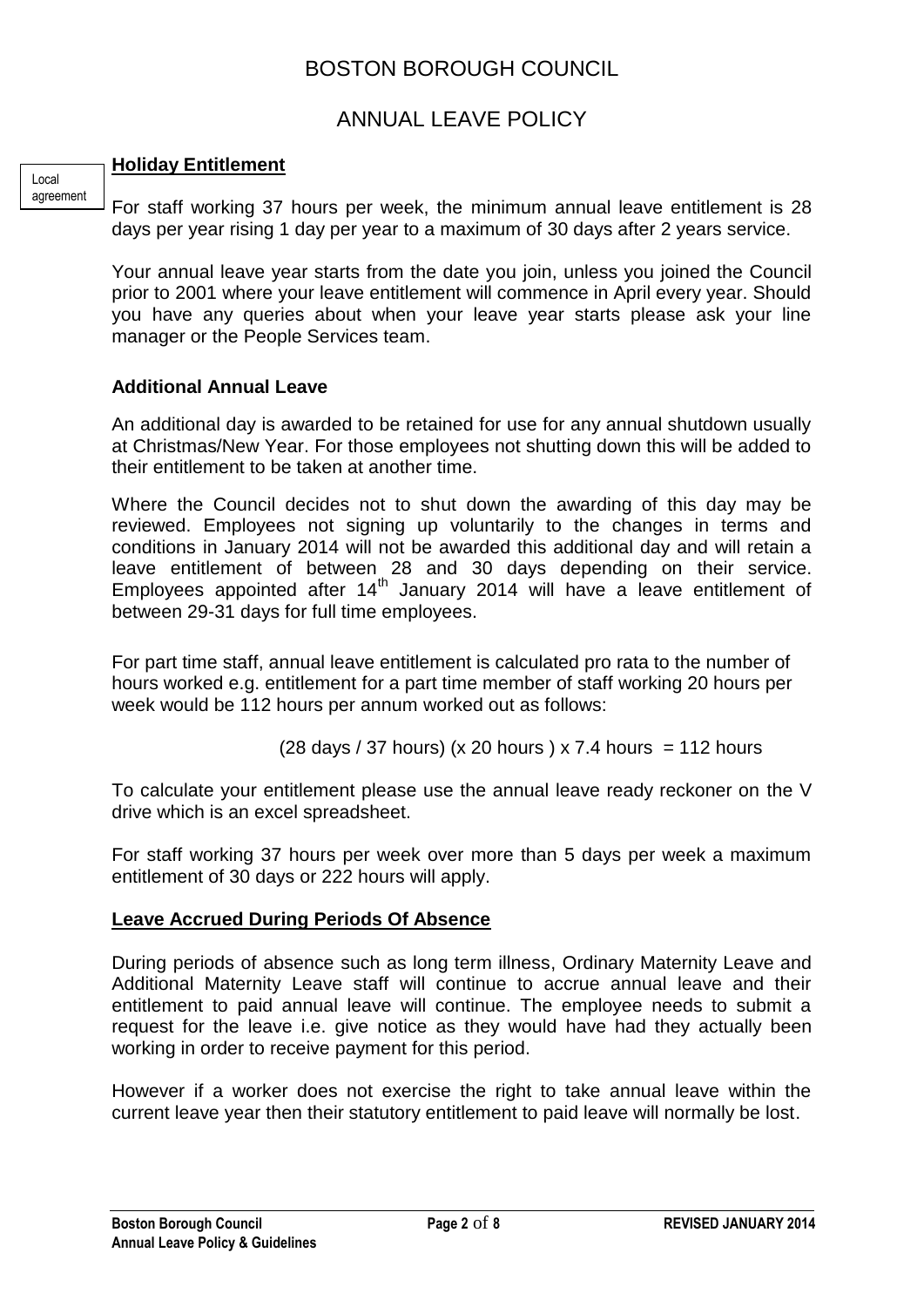### ANNUAL LEAVE POLICY

#### **Arrangements and Carry Over**

The planning and control of holidays within your section are the responsibility of your line manager. As much freedom of choice will be given to staff on the basis of first booked gets preference. Staff must be aware that their line manager at all times must ensure that appropriate cover is available in their section, especially during peak holiday times. Employees should give as much notice as possible, of their intention to book leave so as not to disrupt the operation of the Council.

No situation should be created whereby entitlement is lost however it is the employee's responsibility to ensure that their annual leave entitlement is used during the year. Only in extremely exceptional circumstances will carry forward of unused annual leave be authorised. For example following a lengthy period of serious illness or following maternity leave. The relevant Director must approve any carry forward.

Staff should be aware that annual leave should be booked in preference to flexi leave in situations where annual leave entitlement may not all be taken. Ideally some leave should be taken in blocks of at least 1 but preferably 2 weeks to ensure employees get adequate rest from work.

Annual leave of over 15 working days consecutively will not be approved routinely (i.e. annually) as this may impact on annual leave arrangements for other staff in the section and operational requirements. Each case will be assessed on its merits and agreed where possible. The Council will sympathetically consider any requests from staff where it is reasonably practical for the employee to be away from work and they have sufficient annual leave entitlement.

Each employee will be issued with an annual leave card. During the leave year this card should be retained by the individual and used to book and gain authorisation for the leave against the stated allowance. Annual leave cards should be completed by individuals and signed off by line managers as agreement for leave before the leave is taken. A computerised system may be implemented at some time in the future to replace this current system. Your line manager and the People Services team will audit leave cards randomly throughout the year.

If any member of staff feel their request to book annual leave has been refused unfairly they should try to resolve the matter in the first instance with their line manager. A member of the People Services team and/ or a trade union representative may assist with this if necessary. Should no resolution be forthcoming then staff are entitled to follow the grievance procedure in order to come to a satisfactory resolution.

**Under no circumstances should staff make arrangement to take leave i.e. book holidays with Travel Agents, prior to their request being agreed by their line manager.**

### **Annual Shutdown**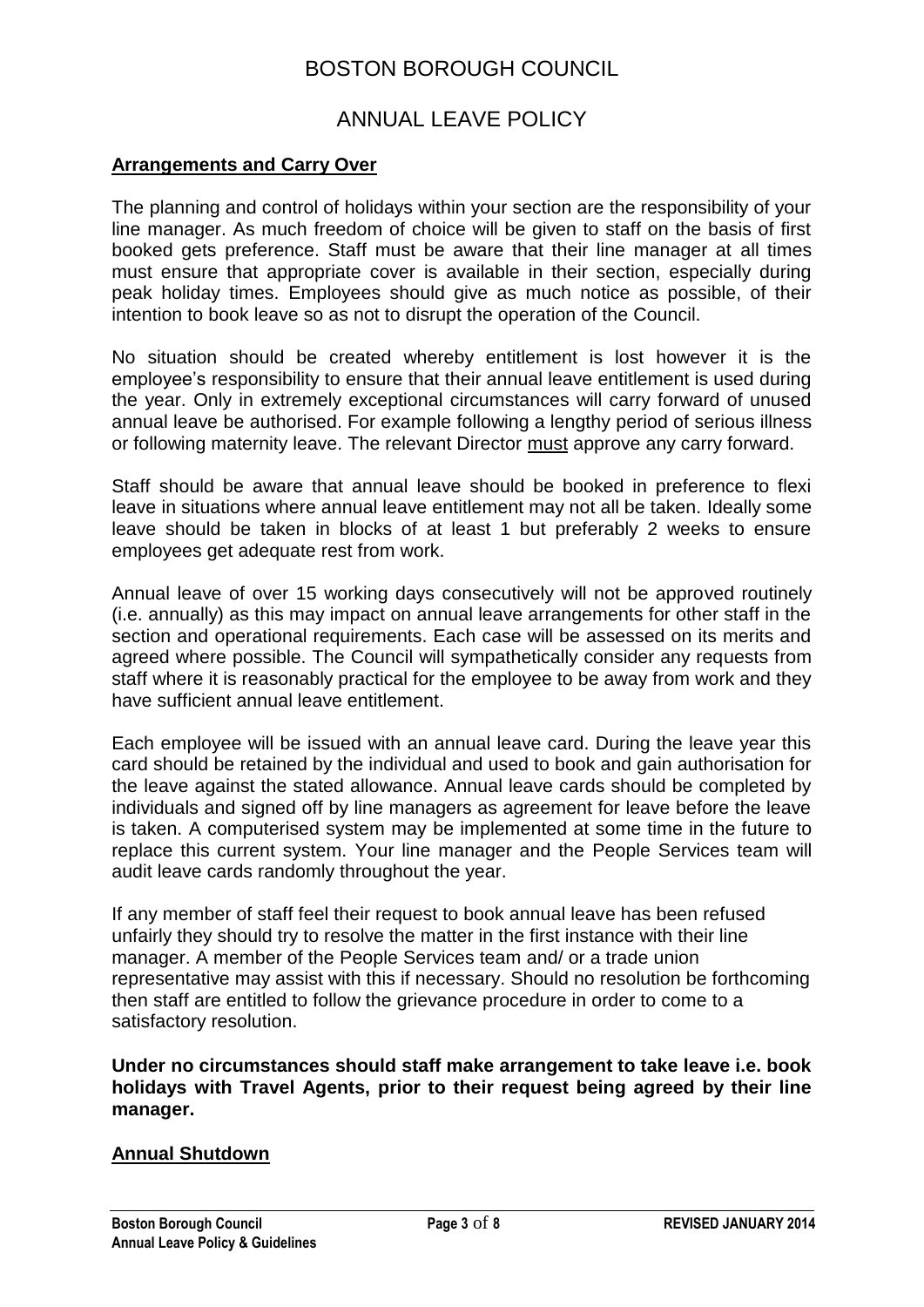### ANNUAL LEAVE POLICY

The Council may consider annual shutdowns at certain times of the year in different departments depending on the needs of the organisation. During these periods employees will be expected to take annual leave. As much notice as possible of any shutdown will be given and will be kept to a minimum. The Council usually shuts down over the Christmas/ New Year period for most, but not all services. This does not however imply an automatic right to this shutdown. Decisions will be made by the Corporate Management Team annually.

#### **Statutory Holidays** Legislation

### **Full time staff:**

Employees shall, irrespective of length of service, be entitled to a holiday with a normal day's pay for each of the declared 8 statutory, general and public holidays as they occur.

### **Part time staff:**

Entitlement to public holidays will be calculated, on a proportional basis pro rata to hours worked regardless of the actual days worked. E.g. staff who work 22 hours Monday to Wednesday, the part time worker would receive 4.75 statutory public holiday days per year (based on 8 statutory public holidays). For administrative purposes this may be added to the leave card and deducted as public holidays occur.

### **Job Share Staff:**

Entitlement to public holidays will be split, in hours on a proportional basis between the two job sharers to avoid inequality. For example if Christmas Day and Boxing Day fell on a Thursday and Friday. This would mean that the normal working week will be  $3 \times 7.24 = 22.12$  hours. Therefore (assuming that there is a 50:50 split of hours) each sharer would work 11.06 hours.

Where this arrangement is inconvenient for either individual or the as long as the needs of the service are met, extra hours can be made up by working additional hours at some other time or if necessary hours can be reduced by flexi-time. When possible, line managers will endeavour to be as flexible as possible.

### **Payment For Working On Statutory Holidays**

If your normal working day falls on a statutory holiday you will be paid normal pay for this day. If you work on a statutory holiday but this is in addition to your normal working hours you will be paid appropriate rate for the day (as set out in the Terms and Conditions document). In addition if you work less than 4 hours you will receive ½ days annual leave to be taken in lieu and if you work more than four hours you will receive 1 days annual leave to be taken in lieu.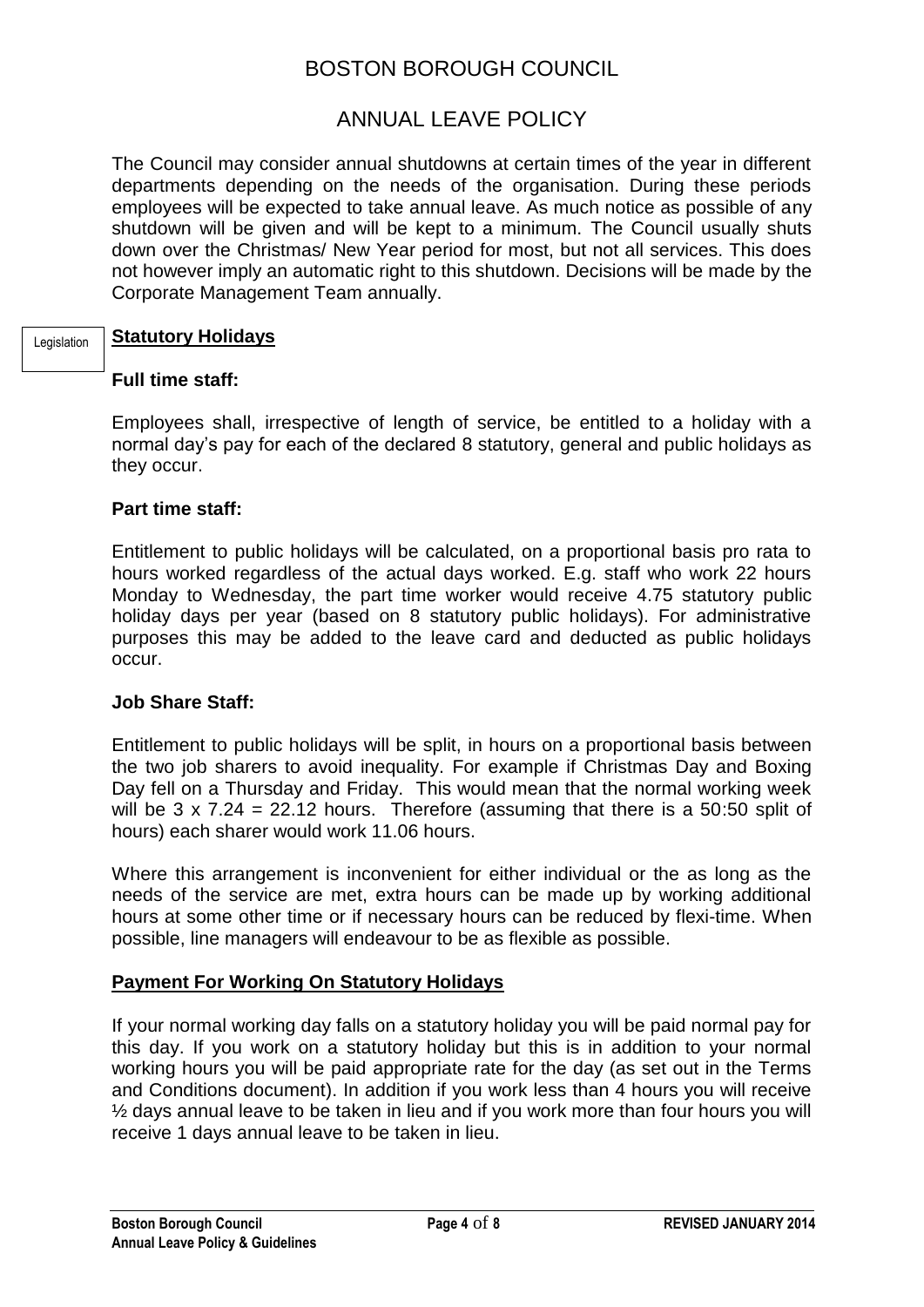### ANNUAL LEAVE POLICY

### **Religious Minority Employees' Annual Leave/ Statutory Holidays**

Legislation pertaining to Employment Equality (Religion or Belief) Regulations 2003 came into force in December 2003. It is potentially discriminatory to refuse an employee time off for a religious holiday for unjustifiable reasons. The Council will consider any such requests and will not unreasonably refuse time off unless objective business reasons are evident.

#### **Employees Leaving The Authority**

The annual leave entitlement of employees leaving or joining the Council is proportionate to their completed service during the leave year. Therefore any member of staff leaving the employment of the authority will be entitled to their holiday entitlement pro rata per full week from their annual leave entitlement start date up to their date of leaving. Should they already have exceeded the amount of annual leave due this will be deducted from their final salary.

Staff with annual leave entitlement remaining should endeavour, once they have announced their intention to terminate their employment, to take this outstanding leave prior to their last day of service. If this is not possible due to operational requirements with the agreement of the line manager payment will be made for the outstanding annual leave at the normal hourly rate. Should staff experience any difficulties with this they should discuss this with their line manager well in advance of their last date of service.

### <span id="page-4-0"></span>**Annual Leave For Casual Workers**

Casual/ relief staff are not normally entitled to annual leave as by the nature of their job they may only work the occasional shift to cover sickness and annual leave of other staff. However if casual staff work regular hours over a sustained period they will be entitled to annual leave payments. This will be paid or taken after the leave has been accrued. Leave will be calculated over a 13 week reference period by averaging hours worked and based on 28 days leave.

### **Annual Leave Purchase Scheme**

The maximum amount of additional annual leave that any employee may 'purchase' in any one-leave year is 5 working days (pro-rota for part-time staff). An employee who wishes to purchase additional annual leave must make a request in writing to their line manager using the attached form (Appendix A).

The purchase of additional annual leave will be administered through a salary sacrifice scheme and payment terms (as with the salary sacrifice schemes) are immediate in arrears after deduction from salary by the employer. The cost of the additional leave purchased must be repaid in full within that current leave year (or forthcoming leave year if requesting in advance for the start of the new leave year). It is the employee's responsibility to ascertain how much the monthly deduction from their salary will be.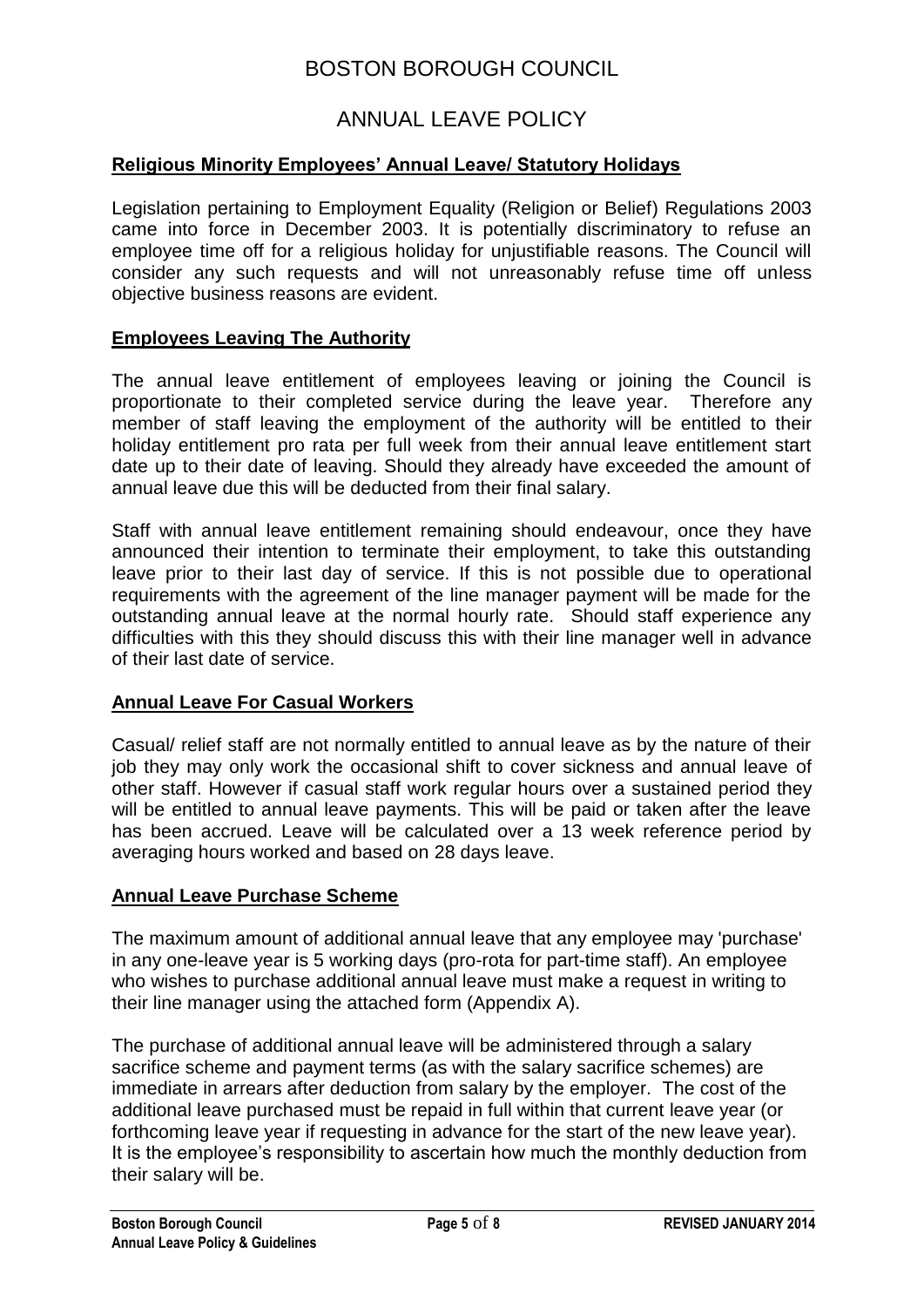# ANNUAL LEAVE POLICY

The application and authorisation of requests are treated individually and will only be valid for one leave year, if the scheme runs again a further application would have to be made. The organisation reserves the right to refuse an employee's application to purchase additional annual leave. It may be necessary to refuse an employee's request for operational or technical reasons related to their job and service needs. If approval is not given, managers must give written reasons within 10 working days and explore other alternative options that may be available. Support and advice can be provided to managers by their People Services representative.

Additional annual leave that is bought should be booked and used in the standard way following this leave policy. If, having purchased additional annual leave, the employee fails to take it before the end of the relevant leave year, the leave will be lost. Employees leaving the organisation will be reimbursed if, the salary deductions on leaving, amount to more than the leave taken. Payments will be recovered prior to leaving if the value of the salary deductions is less than the value of the leave taken.

An employee should note that by completing and submitting the request for additional leave form that, if approved, this form also constitutes their consent to the applicable salary adjustment.

The calculation will be arrived at by:

- dividing the employee's basic annual salary (excluding non contractual overtime) by 52.14285 to determine their basic weekly pay;
- divide this figure by the number of their working days in the week;
- multiplying this figure by the number of annual leave days the employee wishes to buy;
- dividing this figure by the number of full months left in the annual leave year up to a maximum of 12 (months) to arrive at the amount that will be deducted from the employee's monthly salary; and
- subtracting that figure from the employee's net monthly salary.

### **Example 1**

- employee's basic annual salary is £25,000;
- requested in October with 6 months remaining in the annual leave year to repay the purchase of additional annual leave
- divide this figure by 52.14285, resulting in a weekly salary of £479.45;
- divide this figure by the number of working days in the week: i.e. in this case 5, giving a sum of £95.89;
- multiply £95.89 by 5, since the employee wishes to buy 5 working days additional annual leave, giving a sum of £479.45;
- divide this figure by 6 (months) to arrive at the amount that will be deducted from the employee's monthly salary, producing a figure of £79.91 per month.

### **Example 2**

employee's basic annual salary is £12,000;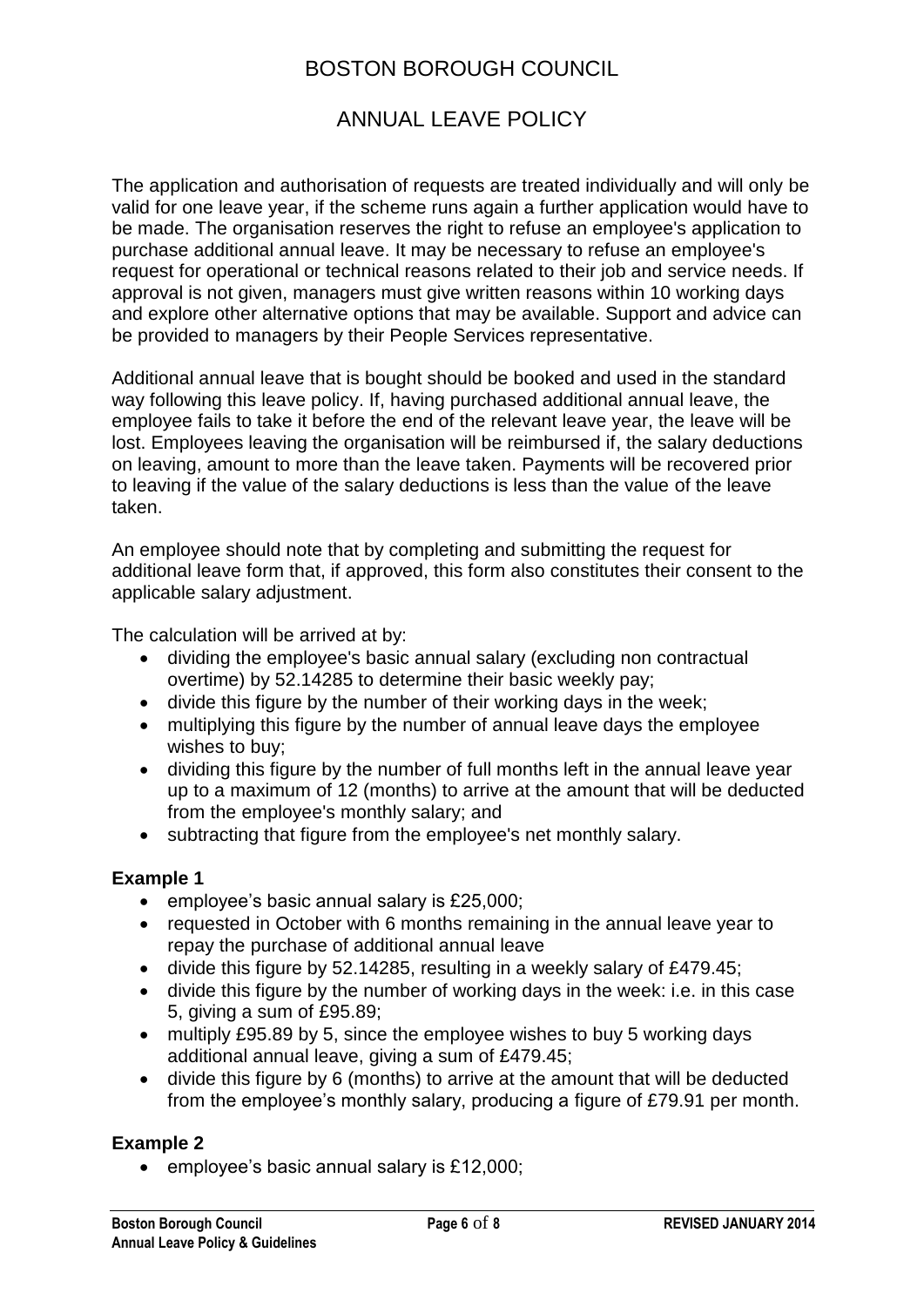### ANNUAL LEAVE POLICY

- requested in March with a full annual leave year to repay the purchase of additional annual leave
- divide this figure by 52.14285, resulting in a weekly salary of £230.14;
- divide this figure by the number of working days in the week: i.e. in this case 4, giving a sum of £57.54;
- multiply £57.54 by 2, since the employee wishes to buy 2 working days additional annual leave, giving a sum of £115.08;
- divide this figure by 12 (months) to arrive at the amount that will be deducted from the employee's monthly salary, producing a figure of £9.59

**Any abuse of the provisions of this policy will be dealt with under the disciplinary procedure.**